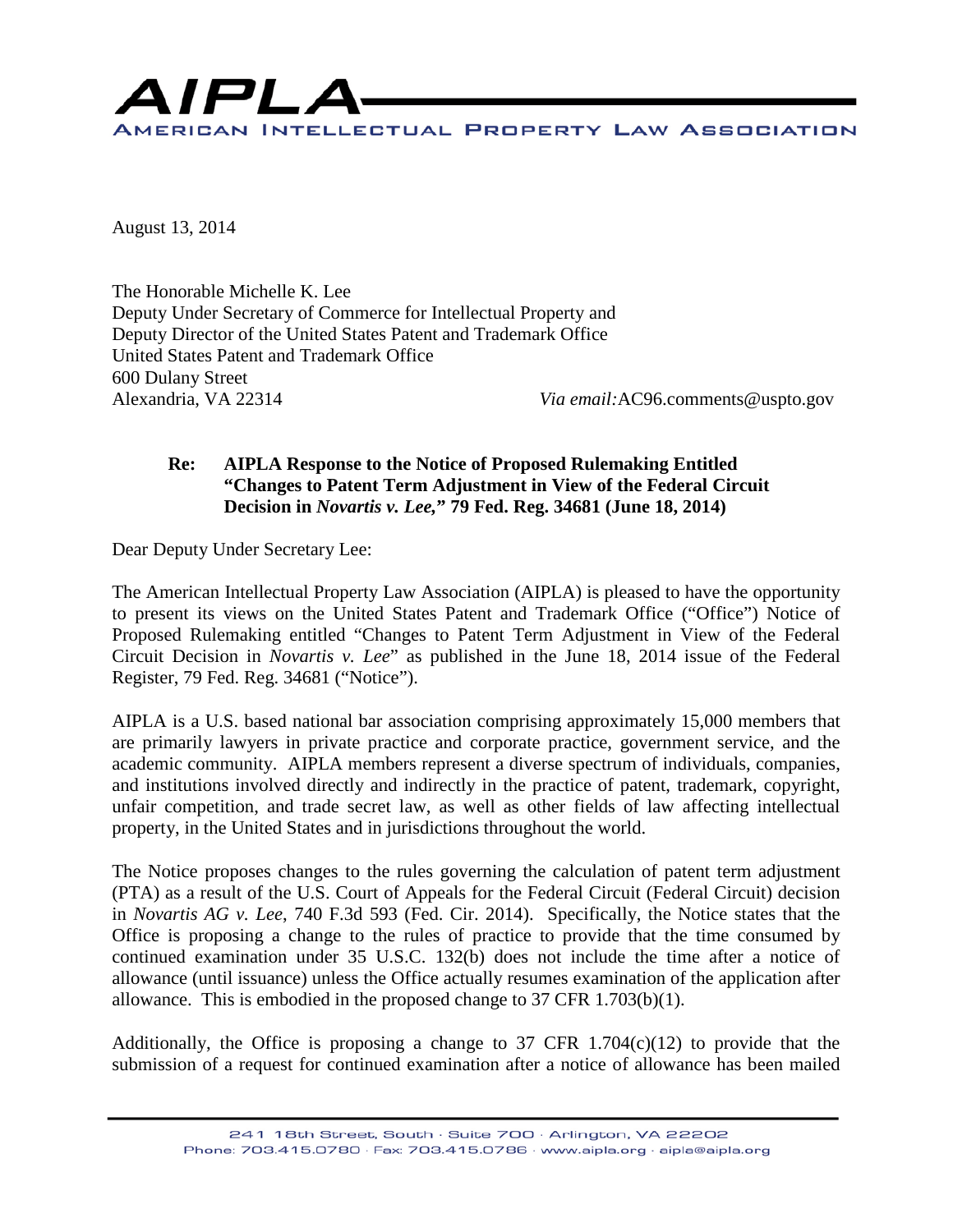will constitute a failure of Applicant to engage in reasonable efforts to conclude processing or examination of an application and thus result in a reduction of any period of patent term adjustment. This proposed change is not directly related to the *Novartis* decision.

While AIPLA supports the proposed changes to the rules of practice governing the calculation of PTA to bring the Office rules and procedures into alignment with the *Novartis* decision, the following comments, questions, and concerns primarily directed to the proposed changes unrelated to the *Novartis v. Lee* decision are submitted for Office consideration.

### **The Proposed Changes to 37 CFR 1.704(c)(12) are Not Required by the** *Novartis* **Decision and Not Justified**

The Director's statutory authority for reducing a period of adjustment is limited to prescribing "regulations establishing the circumstances that constitute a failure of an applicant to engage in reasonable efforts to conclude processing or examination of an application." 35 U.S.C. §  $154((b)(2)(C)(iii)$ . It does not seem that a request for continued examination (RCE) under 35 U.S.C. § 132(b) after a notice of allowance is such a circumstance that amounts to "unreasonable" conduct, and little justification is provided in the Notice to this end. The circumstance of an RCE filing after a Notice of Allowance is not limited to cases with or without B-delay<sup>[1](#page-1-0)</sup> and, accordingly, is only tangentially applicable to rule changes needed to comply with the *Novartis* decision. Filing an RCE after allowance has not previously been considered a failure to engage in reasonable efforts to conclude prosecution. A compelling case for a change to this view has not been offered in the Notice.

One of the most frequent reasons that an RCE is filed after allowance is to submit references in an Information Disclosure Statement (IDS). It is not unusual for circumstances to arise in which Applicants and their patent attorneys or agents become aware of prior art or information later on in the application process. Contrary to the discussion in the proposed rules, the ability to submit an IDS without an RCE is often not possible. This is because the IDS rules 37 CFR 1.97 and 1.98 which provide for submission of an IDS after a Notice of Allowance under 35 U.S.C. § 151 has been mailed, also require a statement under 37 CFR 1.97(e). Applicants often cannot make such a statement for a variety of reasons (i.e., uncertainty regarding the timeframe that individuals may or may not have known about particular pieces of prior art, particularly in technology areas where inventors regularly review large amounts of literature in their field, disclaimer is impractically broad for certain situations, vaguely defined counterpart applications, difficulty of accurately confirming information required, etc.). The inability to submit prior art this way is not necessarily a delay to prosecution, but likely a good-faith practice aimed at reasonably providing information to the Office during prosecution while avoiding the possibility

<span id="page-1-0"></span><sup>&</sup>lt;sup>1</sup> Defined by the Office as: "... [reflecting] adjustments to the term of the patent based upon the patent failing to issue within three years of the actual filing date of the application in the United States under section 111(a) in the United States or, in the case of an international application, the date of commencement of the national stage under section 371. See 35 U.S.C. § 154(b) and implementing regulations 37 CFR 1.702(b) & 1.703(b). "B" delay is calculated at the time that the issue notification letter is generated and an issue date has been established." http://www.uspto.gov/patents/process/search/public\_pair/guidance/pta\_calc\_explanation.jsp (last visited July 15, 2014).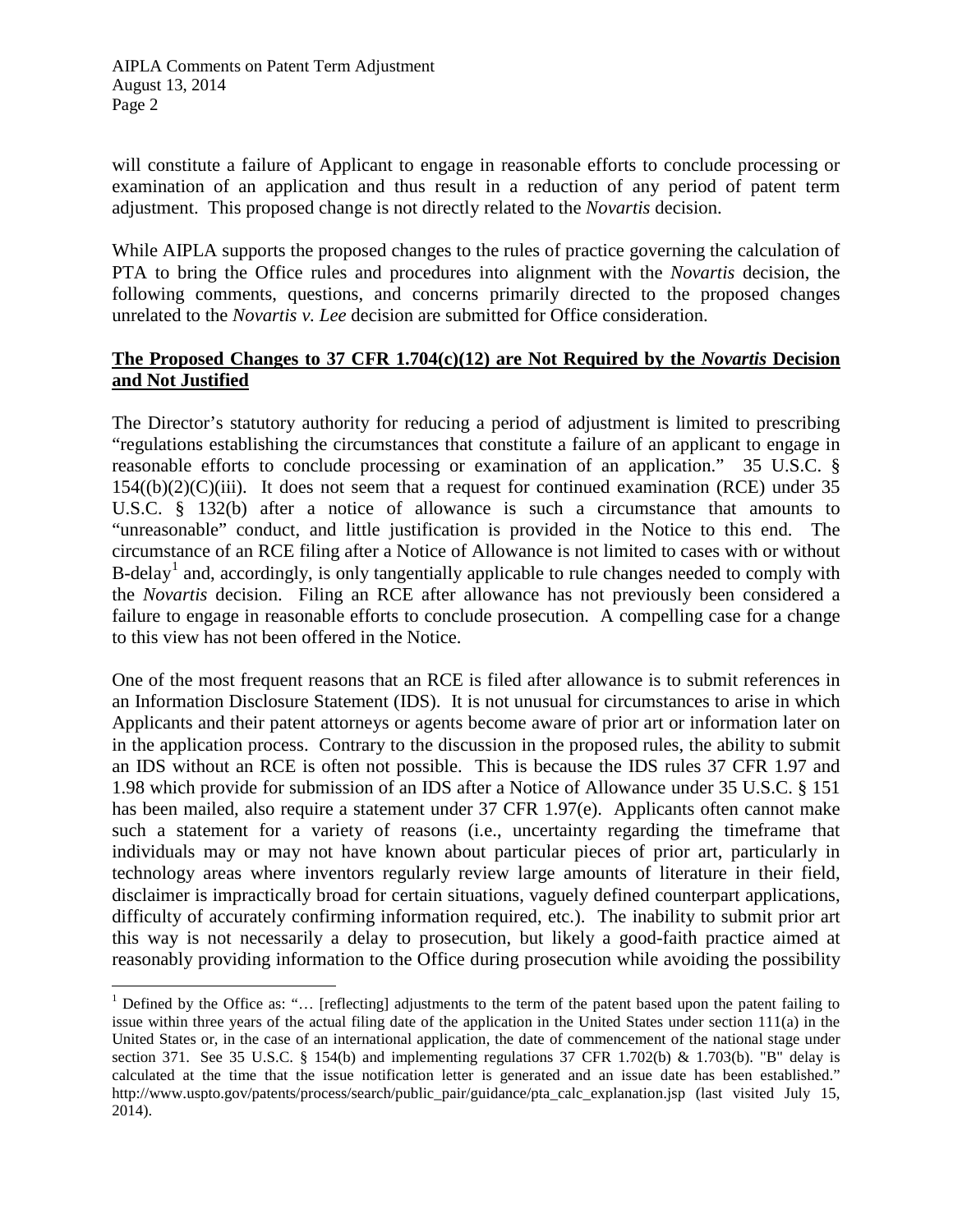of inadvertently making a false statement. The comments also rely on the fact that the Quick Path Information Disclosure Statement (QPIDS) Pilot Program is currently potentially available to enable IDS submissions. The availability of this pilot program, however, will not apply in many circumstances, and the continued availability of a temporary pilot program leaves uncertainty and provides little assurance to Applicants moving forward that IDS submissions can be safely submitted after allowance when necessary without their actions and efforts being deemed unreasonable.

In general, the Office's mixed stances on how to view RCEs after allowance are troubling. The statute and PTA rules expressly permit RCEs submitted after allowance and do not characterize their filing as an "unreasonable" action in prosecution. The PTA statute has already contemplated stemming abuses by excluding continued examination from the accrual of B-delay. Rather than treat the use of RCEs after allowance as an acceptable step in the examination process as permitted by the statute and rules, the Office characterizes their filing in the proposed rules as "not reasonable" for purposes of PTA calculation.

# **Will the Proposed Rule Changes be Retroactive?**

AIPLA requests clarification whether one or both of the proposed changes to 37 CFR 1.703(b) and 1.704(c)(12) will be retroactive.. How will the Office treat existing petitions with *Novartis* issues? Will there be an interim procedure to request recalculation under *Novartis*?

#### **How Will Circumstances with Multiple Notices of Allowance be Treated?**

Additional clarity is requested with respect to the applicability of the rules when multiple consecutive Notices of Allowance are sent to an Applicant (including supplemental notices of allowance or otherwise).

# **The Proposed Rule Changes Improperly Subtract Applicant Delay Arising After Filing of the First RCE**

The proposed rules should be revised so that Applicant delay arising after the filing of an RCE is not subtracted from accrued patent term adjustment.

Under current rule 37 CFR 1.704(b), the period of adjustment shall be reduced by the number of days, if any, beginning on the day after the date (the 3 month date) that is three months after the date of mailing or transmission of an Office communication notifying the Assignee of a rejection, objection, etc., and ending on the date a corresponding reply was filed. 37 CFR 1.704(b), for which no changes are proposed, does not distinguish between those Applicant delays that would otherwise be included in the PTA and those Applicant delays that have no influence on the PTA.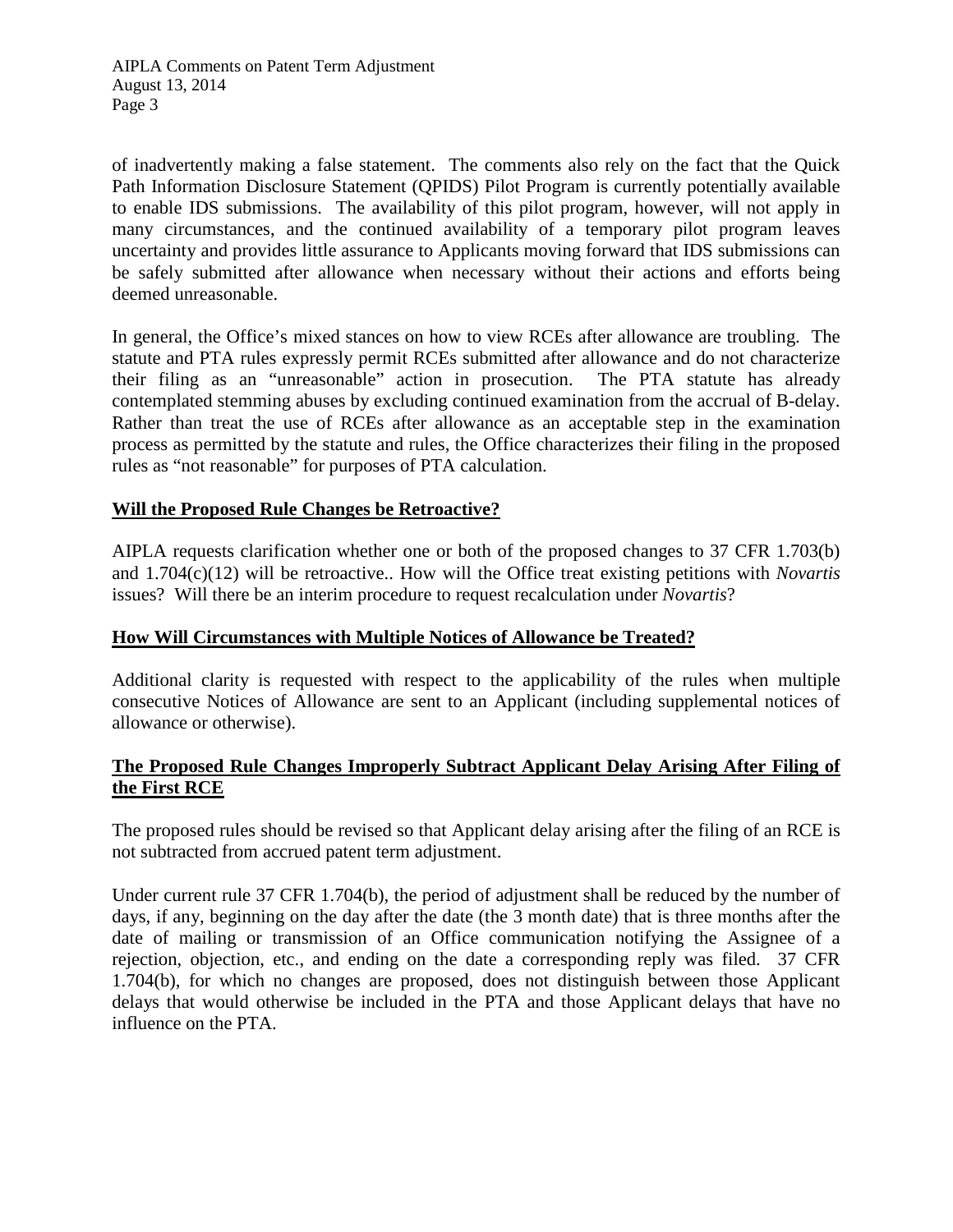37 CFR 1.704(b) is inconsistent with the statute governing PTA and with the *Novartis* decision. 35 U.S.C. § 154(b)(1)(B) conditions the subtraction of Applicant delay on the inclusion in the PTA stating:

[I]f the issue of an original patent is delayed due to the failure of the United States Patent and Trademark Office to issue a patent within 3 years after the actual filing date of the application . . . *not including (i) any time consumed by continued examination of the application requested by the applicant* under section 132 (b). [. . .] or

(iii*) any delay in the processing of the application by the United States Patent and Trademark Office requested by the applicant* except as permitted by paragraph (3)(C), the term of the patent shall be extended 1 day for each day after the end of that 3-year period until the patent is issued. (Emphasis added).

In addition, 35 U.S.C. § 154(b)(2)(C) states:

(i) The period of adjustment of the term of a patent under paragraph (1) shall be reduced by a period equal to the period of time during which Applicant failed to engage in reasonable efforts to conclude prosecution of the application.

(ii) With respect to adjustments to patent term made under the authority of paragraph (1)(B), an Applicant shall be deemed to have failed to engage in reasonable efforts to conclude processing or examination of an application for the cumulative total of any periods of time in excess of 3 months that are taken to respond to a notice from the Office making any rejection, objection, argument, or other request, measuring such 3-month period from the date the notice was given or mailed to the Applicant.

Accordingly, 35 U.S.C. § 154(b)(2)(C)(ii) only applies to adjustments under the authority of 35 U.S.C. § 154(b)(1)(B). Thus, Applicant delays that may be deducted from the total PTA are only those that occur at the same time that Office delays would otherwise be *included* in the calculation of PTA. Any Applicant delays occurring from and including the date of the first RCE until the date of the Notice of Allowance, however, are not included in the PTA due to the subtraction under 37 U.S.C.  $\S$  154(b)(1)(B)(i), and thus cannot be subject to yet an additional subtraction.

Further, in *Novartis*, the Federal Circuit ruled that any delay attributed to the Office should result in PTA. *Novartis*, 740 F.3d at 602. Just like the time from allowance to issuance would count toward the Office's three-year allotment in a case not involving an RCE, the Office delay prior to the RCE filing would have accrued regardless of the RCE. Thus an Applicant's delay that is not included in any PTA calculation cannot be used to reduce the delay attributable the Office that would have occurred even without filing an RCE.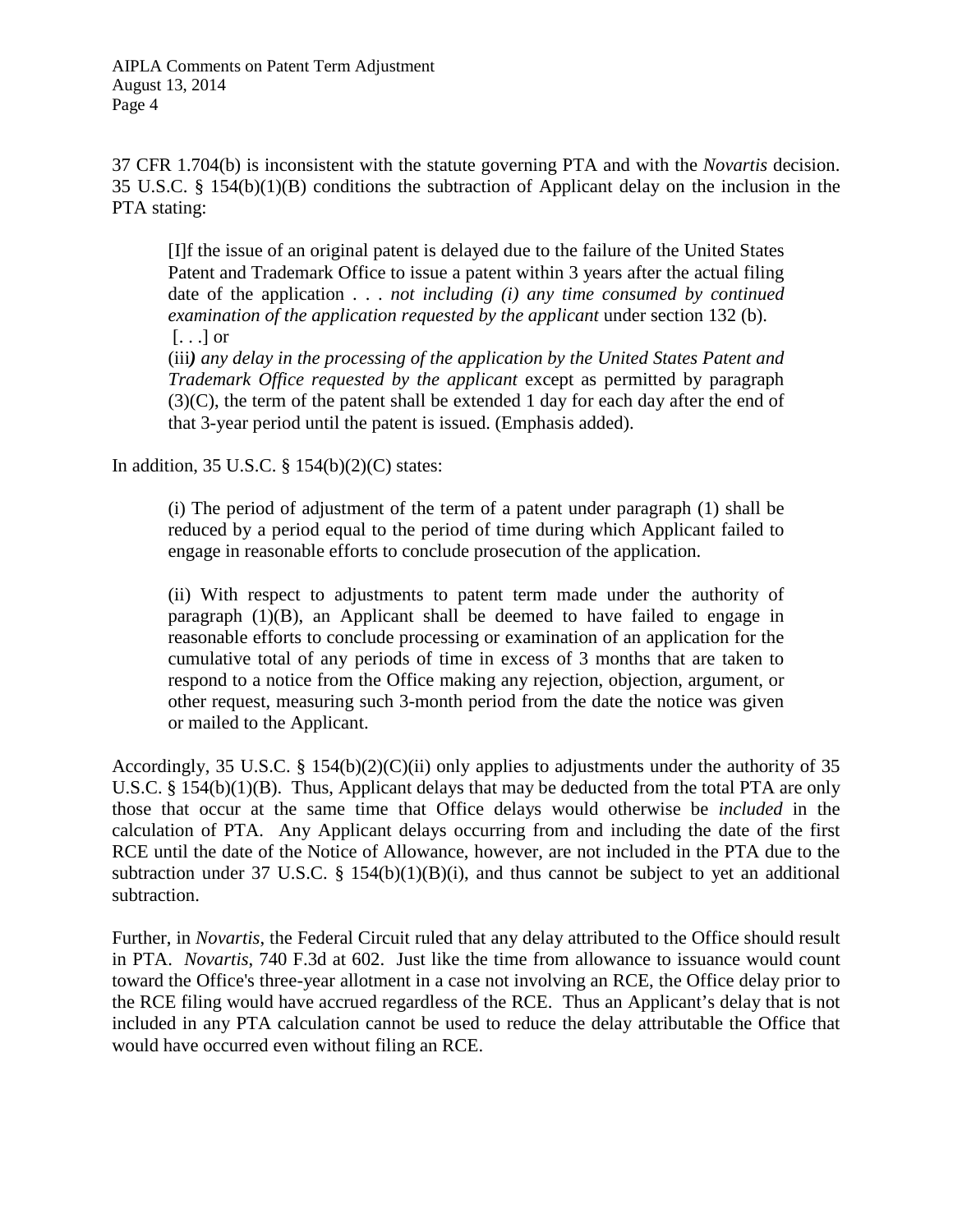The proposed rules are therefore incomplete because they do not address the unjustified subtraction of Applicant delay after filing of the first RCE.

### **The Actual Date of the Notice of Allowance Appears to be Improperly Included in the Exclusion of Time Consumed by Continued Examination in Proposed Rule 1.703(b)(1)**

Specifically, proposed Rule 1.703(b)(1) defines the exclusion stating, "The number of days, if any, in the period beginning on the date on which a request for continued examination of the application under 35 U.S.C. § 132(b) was filed and ending on the date of the mailing of a notice of allowance under 35 U.S.C. § 151 …." (underlining added for emphasis). This appears to be contrary to *Novartis* which states: "[A]llowance-to-issuance time is not to be distinguished according to whether there is a continued examination in a prosecution … The common-sense understanding of 'time consumed by continued examination' … is time up to allowance, but not later, unless examination on the merits resumes." *Novartis*, 740 F.3d at 602. Further, although the date of allowance is excluded from accruing under B-Delay, the date of allowance is, however, included in penalties assessed to an Applicant under proposed Rule 1.704(c)(12) for filing a RCE after a notice of allowance. Thus, an Applicant can have PTA term both excluded from B-delay under Rule 1.703 and be penalized under Rule 1.704 for the actual date of the notice of allowance. Restriction of PTA under these provisions seems contrary to the purpose of the rules as there will always be a Notice of Allowance date during prosecution of granted patents irrespective of delays.

# **The Proposed Rule Changes May Improperly Reduce Accrual of Office Delay**

AIPLA is concerned that the underlined text below in the Office's proposed rule is not permitted to the extent it reduces the accrual of Office delay due to reopening of prosecution by the Office after allowance, not due to an RCE:

§ 1.703 Period of adjustment of patent term due to examination delay.

\* \* \* \* \*

(b) \* \* \*

(1) The number of days, if any, in the period beginning on the date on which a request for continued examination of the application under 35 U.S.C. 132(b) was filed and ending on the date of mailing of a notice of allowance under 35 U.S.C. 151, unless prosecution in the application is reopened, in which case the period of adjustment under § 1.702(b) also does not include the number of days, if any, in the period or periods beginning on the date on which a request for continued examination of the application under 35 U.S.C. 132(b) was filed or the date of mailing of an action under 35 U.S.C. 132, whichever occurs first, and ending on the date of mailing of a subsequent notice of allowance under 35 U.S.C. 151

The statute explicitly and only reduces the delay under the three-year rule for "(i) any time consumed by continued examination of the application requested by the applicant under section